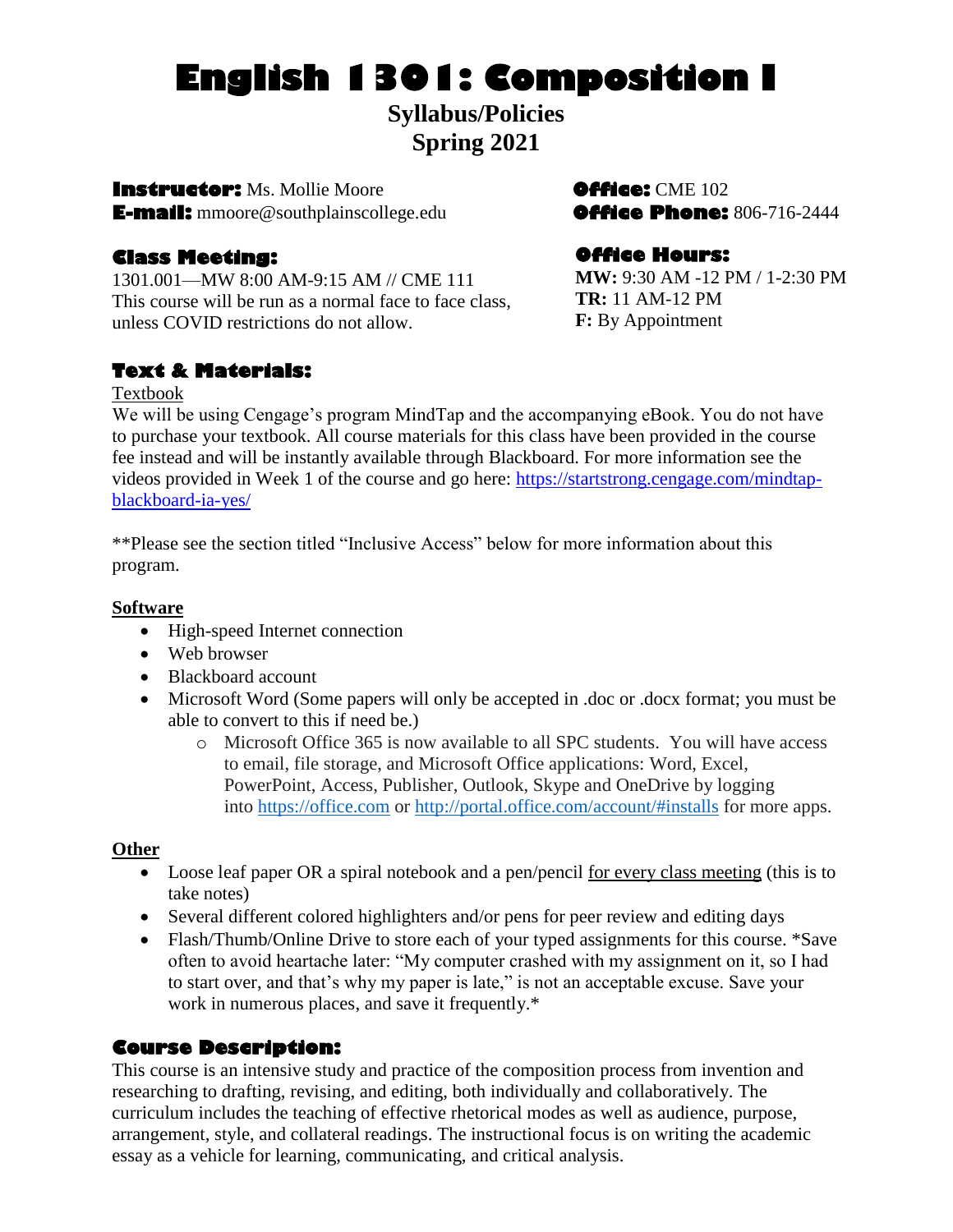# **Objectives:**

- **Communications skills**—to include effective written, oral and visual communication
- **Critical thinking skills**—to include creative thinking, innovation, inquiry, and analysis, evaluation and synthesis of information
- **Teamwork**—to include the ability to consider different points of view and to work effectively with others to support a shared purpose or goal
- **Personal Responsibility**—to include the ability to connect choices, actions, and consequences to ethical decision-making.

**Goals/Outcomes:** Upon successful completion of this course, students will:

- 1. Demonstrate knowledge of individual and collaborative writing processes.
- 2. Exhibit logic, unity, development, and coherence to create essays.
- 3. Develop ideas with appropriate support and attribution.
- 4. Write in a style appropriate to audience and purpose.
- 5. Read, reflect, and respond critically to a variety of texts.
- 6. Use edited American English, with an emphasis on correct grammar, punctuation, spelling, and mechanics, in academic essays.
- 7. Write a minimum of six 500-word essays.

# **Student Responsibilities:**

Students are expected to

- 1. Be on time and regularly attend class
- 2. Be responsible for the learning process, including preparation for class, such as reading and homework; participation in class discussions, including asking relevant questions; getting assignments and/or notes if absent; and accepting responsibility for not understanding an assignment or failing an assignment
- 3. Be responsible for having an appropriate attitude and using appropriate language in academic environments; not use condescending, inflammatory, threatening, or profane rhetoric, whether verbally or in written form, in academic environments
- 4. Have respectful behavior toward instructor and classmates in order to contribute to the atmosphere necessary for learning
- 5. Be responsible for courteous actions to others, especially by putting away cell phones and other distractions while in class
- 6. Be responsible for writing down all grades and applying them to the grading scale used for the class, which is shown in the course's policy statement/syllabus
- 7. Submit all assignments in accordance with due dates, formats, and requirements
- 8. Avoid all forms of cheating and plagiarism on all assignments, including improper collaboration
- 9. Ask questions when something is unclear.

# **Grades:**

Major Essays (4, includes final) 50% MindTap & Minor Assignments (5 Units) 50%

# **Grades Breakdown:**

#### **Major Essays:**

| Essay #1 (Process Analysis)                 | .5% |
|---------------------------------------------|-----|
| Essay #2 (Causal Analysis or Comp/Contrast) | 10% |
| Essay #3 (Definition)                       | 15% |
| Essay #4 (Argument, final exam)             | 20% |

# **Grading Scale:**

A (Superior): 100-90% B (Good): 89-80% C (Average): 79-70% D (Poor): 69-60% F (Unacceptable): 59-50%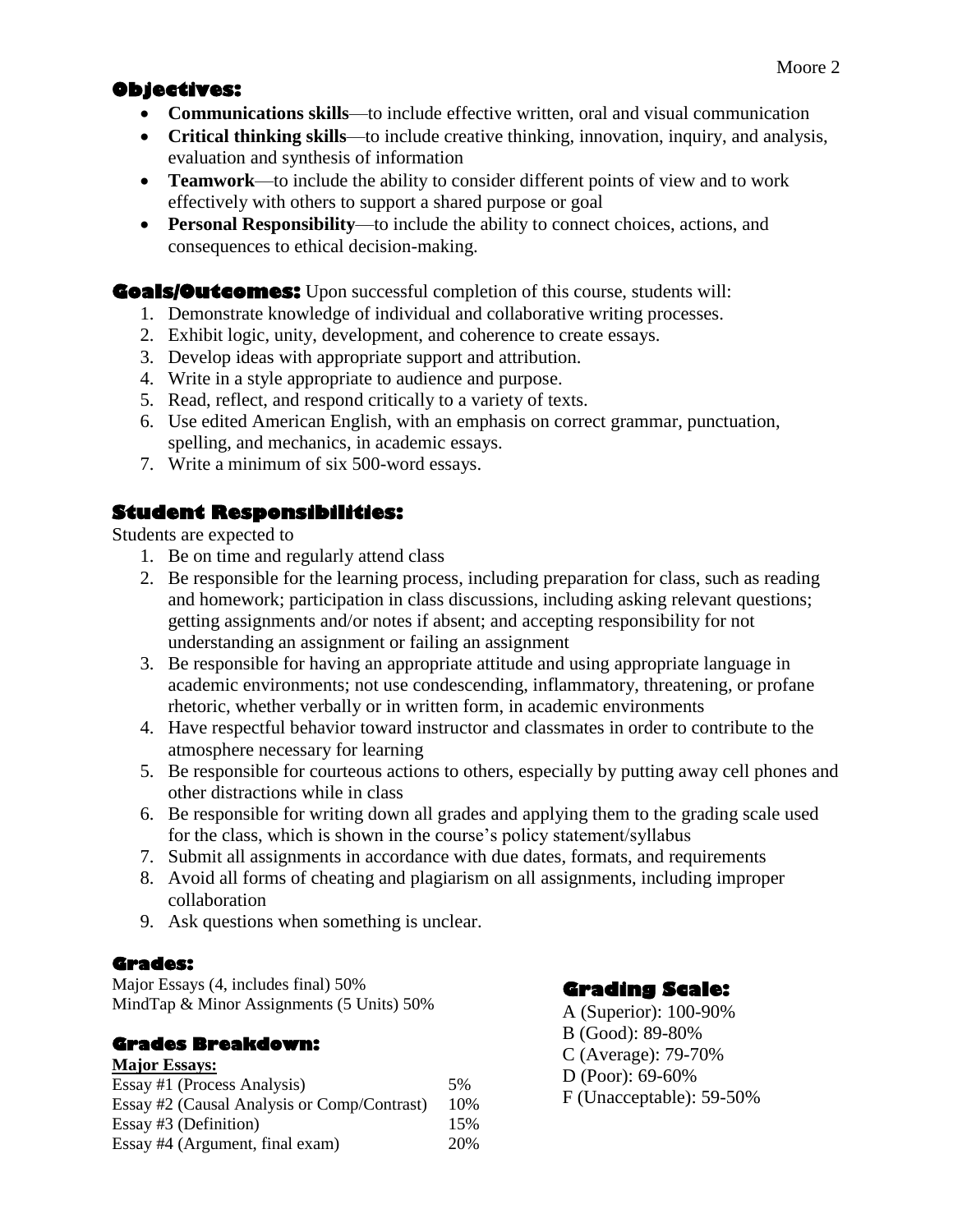#### **MindTap & Minor Assignments:**

| <b>Writing Assignments</b>         | 15% |
|------------------------------------|-----|
| (Also includes group peer reviews) |     |
| <b>Homework Activities</b>         | 15% |
| Just in Time Plus                  | 10% |
| Quizzes                            | .5% |
| Attendance                         | .5% |

# **Explanation of Grading Components:**

#### Major Essays

Major essays are the final, polished copy of the essays we work on during each unit of class. These essays should reflect your knowledge of the content of class, mode of writing, and standards of English. **You will receive a detailed assignment sheet for each major essay.**

#### MindTap Assignments: Writing Assignments

- Rough Draft Exams: These will be rough drafts of major essay that will be completed during a rough draft exam. During this class period you will write an essay based on the conventions we have studied for that unit. For example, in Unit 4 we will learn how to write an argument. Then, during the essay exam you will write an argument paper based on what you have learned and the assignment sheet you received at the first of the unit. While this essay will be considered a "rough draft," it will need to be an adequate reflection of the unit's goals. **You will receive a detailed assignment sheet for each essay exam.**
- Reflections: Reflections are small, informal papers about your NetTutor and group peer review feedback.
- Group Peer Reviews: Group peer review will give you a chance to consult your classmates on your completed essay exam in order to improve and expand on your first draft. You will be required to bring a copy of your paper for each group member during group review. You will read your paper out loud to the group while each member creates feedback for you.

#### MindTap Assignments: Homework, Just in Time Plus, and Quizzes

These are online, graded assignments to help you learn both modes of writing and standards of written English.

# **Evaluation:**

- The "A" essay is perfectly formatted, with three or fewer spelling/wrong word and/or grammatical errors. It also has an excellent title, strong thesis, good transitions, an introduction with a hook, a thoughtful conclusion, and well-supported main points in the body paragraphs. The writing is lively and intelligent; there are no sentence structure errors.
- The "B" essay at the 1301 level contains all of the above with one or two more errors.
- The "C" essay has a thesis, introduction, and conclusion, but lacks support and has multiple errors.
- The "D" essay contains one or more of the following problems: lack of a strong thesis, lack of a strong organizational pattern, weak introduction and/or conclusion, formatting errors, multiple spelling and grammatical errors, and/or sentence structure issues (fragments and run-ons).
- The "F" essay does not meet the minimum requirements for a 1301-level essay assignment. Some examples of "F" essays are 1) those written on a topic that has not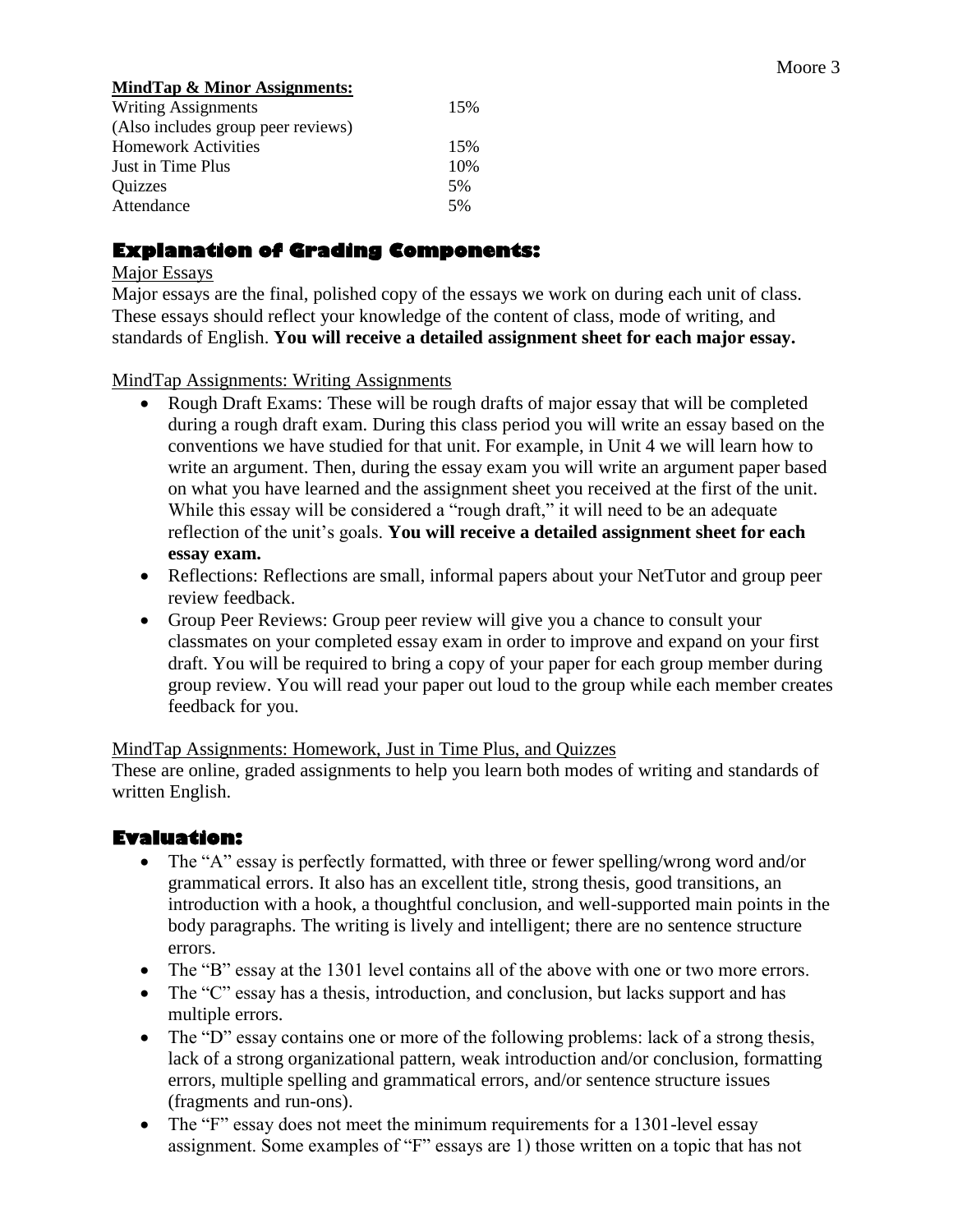\*Note: In college, a "C" is an average paper; it does not have anything "wrong" with it; it fulfills the assignment; it simply does not move beyond the average.\*

# **Absence Policy:**

Any student who misses more than 4 class sessions (2 weeks) could be dropped with a grade of "X" if the student has a passing average at that time. If the student is failing, due to poor work or missing assignments, the student will be assigned a grade of "F." An absence is defined as failing to attend class, missing **15 or more minutes of class**, or leaving class without the instructor's approval. Whenever possible, students should let the instructor know about expected absences as soon as possible (before the class meeting if at all possible).

Additionally, a student accrues an absence each time he or she accumulates a total of three tardies. **A tardy is defined as…**

- **being more than 1 minute late,**
- **having your phone out or on your desk (even if you are not looking at it),**
- **and leaving class for any reason during the designated class time.** PLEASE take care of any personal business between classes. It is considered impolite to leave a class while it is in session (even when doing group or individual work).

Because this is a student-oriented class, regular attendance is crucial to understanding. With each absence, your participation grade will be impacted. If you are not prepared for workshop assignments, you may be asked to leave class and will be given an absence. If you must be absent, be sure to check Blackboard and check with another class member for any changes in the syllabus so that you can be prepared for the next class meeting. You will still be responsible for the material you have missed and for the upcoming material for the next class. \*\*\*\*\*"I was absent, so I didn't know that was due," is not an acceptable excuse.

# **COVID-19 Policies:**

It is the policy of South Plains College for the Spring 2021 semester that as a condition of oncampus enrollment, all students are required to engage in safe behaviors to avoid the spread of COVID-19 in the SPC community. Such behaviors specifically include the requirement that all students properly wear CDC-compliant face coverings while in SPC buildings including in classrooms, labs, hallways, and restrooms. Failure to comply with this policy may result in dismissal from the current class session. If the student refuses to leave the classroom or lab after being dismissed, the student may be referred to the Dean of Students on the Levelland campus or the Dean/Director of external centers for Student Code of Conduct Violation.

**Face masks:** All students will properly wear CDC-compliant face coverings while in SPC buildings including in classrooms, labs, hallways, and restrooms. Face masks need to be worn so as to cover both the student's nose and mouth. Failure to comply with this policy may result in dismissal from the current class session. If the student refuses to leave the classroom or lab after being dismissed, the student may be referred to the Dean of Students on the Levelland campus or the Dean/Director of external centers for Student Code of Conduct Violation.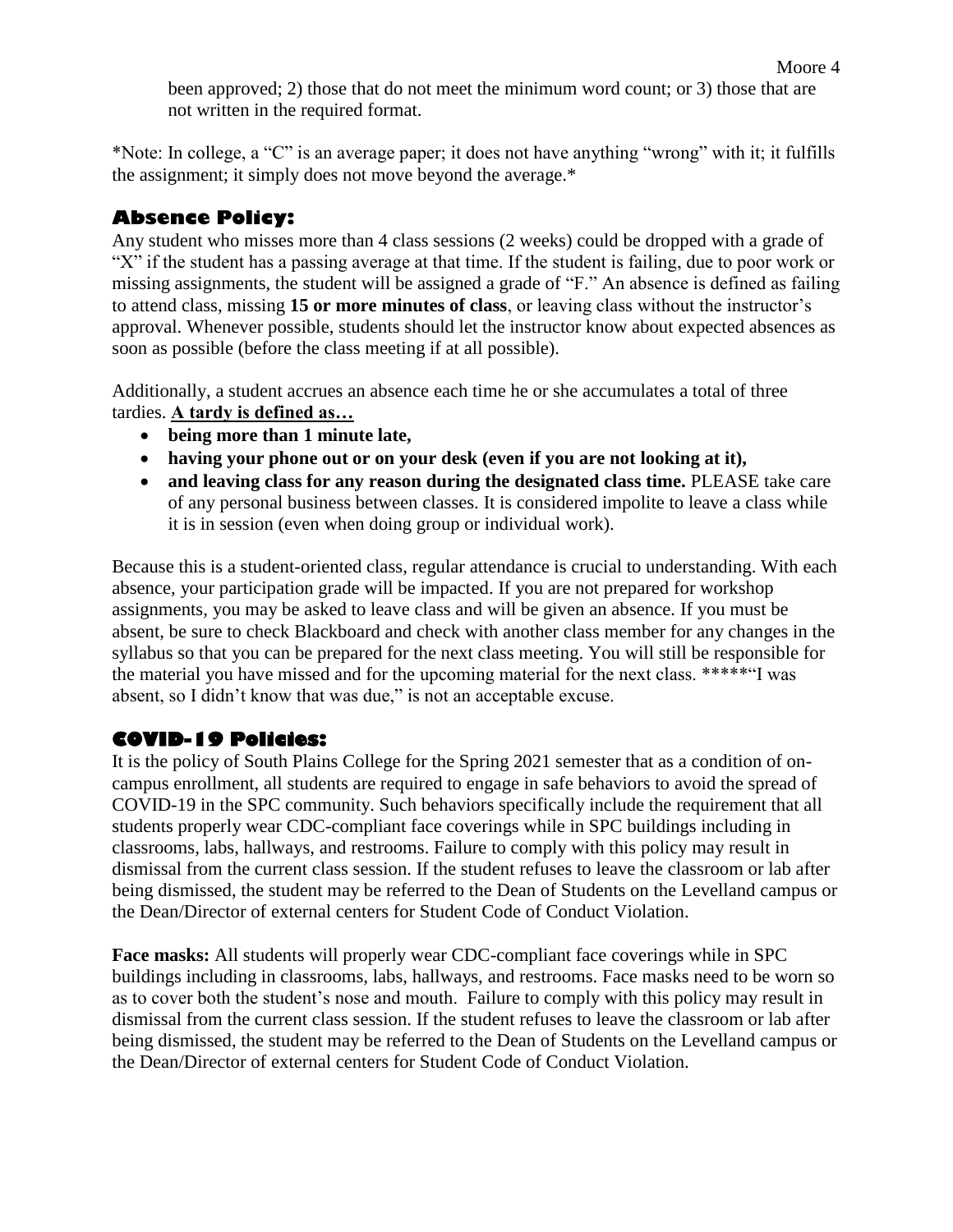**Accommodations:** The Americans with Disabilities Act (ADA) regulations do not require or allow the college to alter operating policy as an accommodation. Anyone with concerns regarding health and the face covering policy may contact DeEtte Edens, BSN, RN at 806-716- 2376 to request a reasonable accommodation. Reasonable accommodations may include allowing a person to wear a scarf, a loose face covering, or face shield instead of a face mask, offering appointments by telephone or video calls, or offering enrollment in online courses.

**Personal Hygiene:** All students are encouraged to implement good hygiene measures such as washing hands regularly, using hand sanitizer, and covering coughs/sneezes. Hand sanitizing stations will be installed across all SPC locations.

**Social Distancing:** Face coverings are not a substitute for social distancing. Students shall observe CDC approved distancing guidelines in all instructional spaces, both indoors and outdoors. Students should avoid congregating around instructional space entrances before and after class sessions. Students should exit the instructional space immediately after the end of class to help ensure social distancing and to allow for those attending the next scheduled class session to enter.

**Exposure & Positive Cases:** If you believe that you have been exposed to COVID-19, you should remain off campus. Contact your instructor or Health Services, DeEtte Edens, BSN, RN. If you are tested positive, please contact Health Services, DeEtte Edens, BSN, RN at 806- 716-2376 or [dedens@southplainscollege.edu](mailto:dedens@southplainscollege.edu) for quarantine guidance.

**Attendance:** If you test positive for Covid-19, you will not be penalized for absences as long as you've submitted appropriate documentation. However, you will still need to turn in all assignments in a responsible manner and keep up with the rest of the class.

#### **Professionalism and Preparedness:**

Being prepared means that the student has carefully read all required readings and completed any out-of-class writing assignments. All actions and words should reflect kindness and respect for both the instructor and all other students. Disruptive behavior is not restricted to behavioral issues alone; it can include interruptions from cell phones, iPods/mp3 players, sidebar conversations, or beeping watches. None of these behaviors is conducive to the environment we hope to promote this semester.

Any successful learning experience requires mutual respect on the part of the student and the instructor. Neither instructor nor student should be subject to others' behavior that is rude, disruptive, intimidating, aggressive, or demeaning**.** Student conduct that disrupts the learning process or is deemed disrespectful or threatening shall not be tolerated and may lead to disciplinary action and/or removal from class.

#### **Communicating with the Instructor:**

The best way to reach me is through email (given above). Although I cannot guarantee that I will respond to your messages right away, I do check my email frequently. Please realize that if you email me after 5 PM, I cannot guarantee a response that night. Weekend responses may be slower or delayed until the next school day. Your SPC email is considered an official form of communication between you and me, so it is extremely important that you check your SPC email regularly.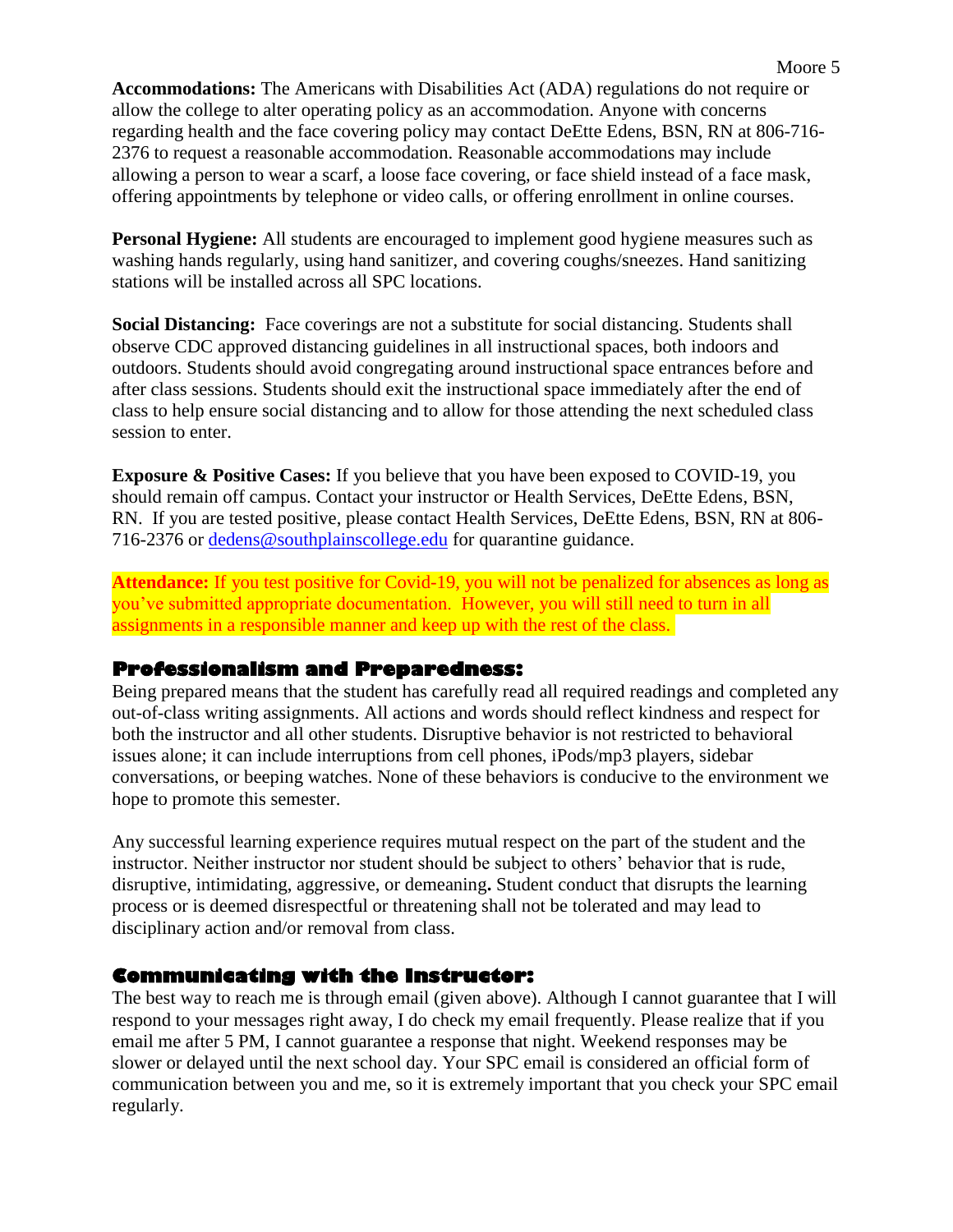If you have any questions or concerns about the class or your performance in the class, please do not hesitate to set up an appointment with me during office hours or write an email to me. I would rather hear about your concerns early in the semester when we still have time to work together, rather than at the end of the class when it is too late for me to help you. Also, if you have any special accommodations please let me know of your needs as soon as possible.

After I hand back graded essays, you must wait 24 hours before you can discuss your grade with me. This time should be spent reading and processing my comments. I am happy to explain my comments and grading rubric and to answer any questions that you may have, but I require that all students let 24 hours pass before contacting me regarding essay grades.

# **Academic Integrity—Plagiarism/Cheating:**

Students are expected to do their own work on all projects, quizzes, assignments, and papers. Failure to comply with this policy will result in an F for the assignment and can result in an F for the course if circumstances warrant it.

Plagiarism violations include, but are not limited to, the following:

- 1. Turning in a paper that has been purchased, borrowed, or downloaded from another student, an online term paper site, or a mail order term paper mill;
- 2. Cutting and pasting together information from books, articles, other papers, or online sites without providing proper documentation;
- 3. Using direct quotations (three or more words) from a source without showing them to be direct quotations and citing them; or
- 4. Giving an in-text citation only at the end of a paragraph.

Cheating violations include, but are not limited to, the following:

- 1. Obtaining an examination by stealing or collusion;
- 2. Discovering the content of an examination before it is given;
- 3. Using an unauthorized source of information (notes, textbook, text messaging, internet) during an examination, quiz, or homework assignment;
- 4. Entering an office or building to obtain unfair advantage;
- 5. Taking an examination for another;
- 6. Altering grade records; or
- 7. Copying another's work during an examination or on a homework assignment.

# **Students with Disabilities:**

Students with disabilities, including but not limited to physical, psychiatric, or learning disabilities, who wish to request accommodations in this class should notify the Disability Services Office early in the semester so that the appropriate arrangements may be made. In accordance with federal law, a student requesting accommodations must provide acceptable documentation of his/her disability to the Disability Services Office. For more information, call or visit the Disability Services Office at Levelland (Student Health & Wellness Office) 806-716- 2577, Reese Center (Building 8) 806-716-4675, or Plainview Center (Main Office) 806-716- 4302 or 806-296-9611.

# **Statement of Nondiscrimination:**

It is the policy of this instructor not to discriminate on the basis of age, color, disability, ethnicity, gender, national origin, race, religion, sexual orientation, or veteran status.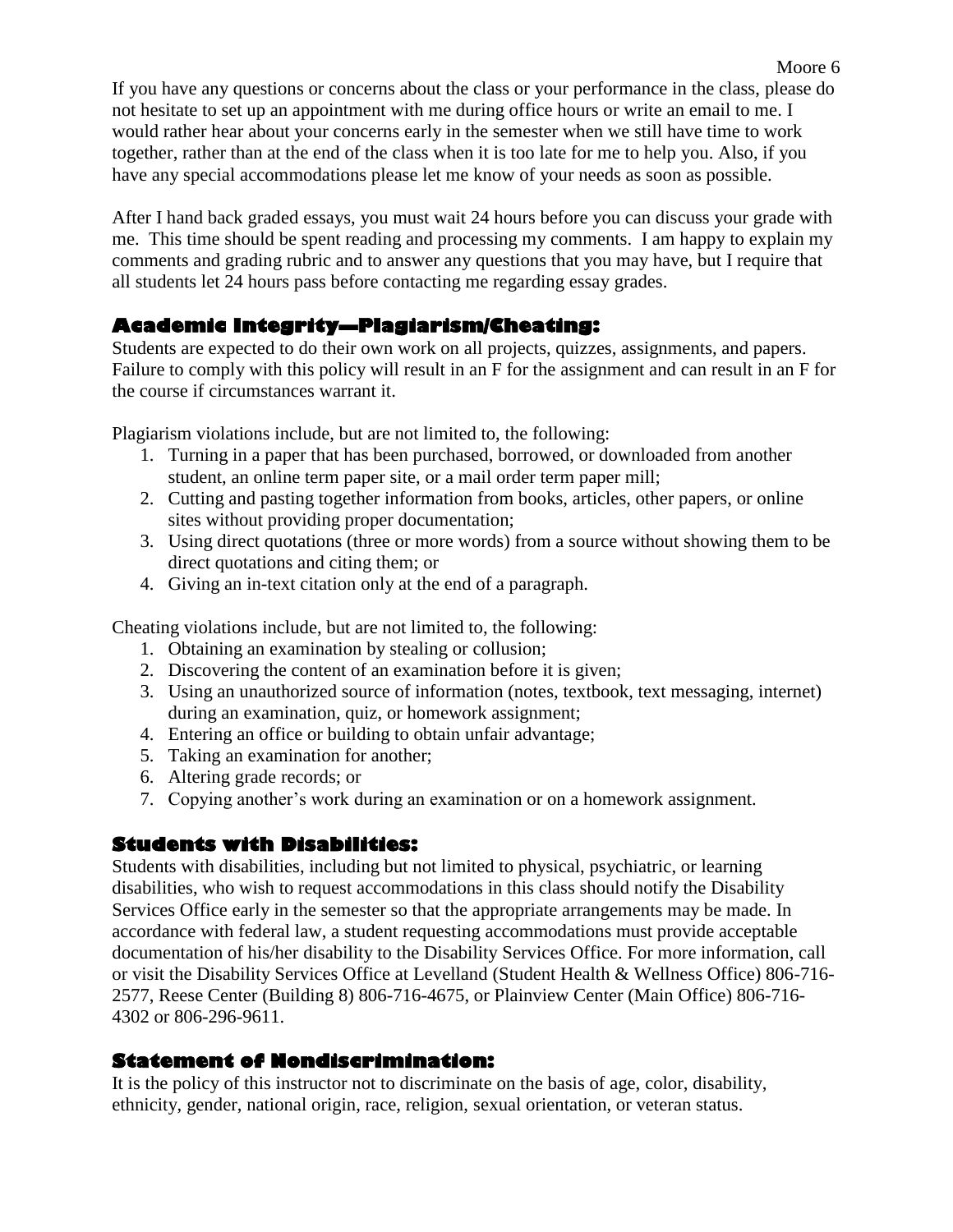# **Statement of Diversity:**

In this class, the instructor will establish and support an environment that values and nurtures individual and group differences and encourages engagement and interaction. Understanding and respecting multiple experiences and perspectives will serve to challenge and stimulate all of us to learn about others, about the larger world, and about ourselves. By promoting diversity and intellectual exchange, we will not only mirror society as it is, but also model society as it should and can be.

## **Campus Concealed Carry:**

South Plains College permits the lawful carry of concealed handguns in accordance with Texas state law and Texas Senate Bill 11. Individuals possessing a valid License to Carry permit, or the formerly issued Concealed Handgun License, may carry a concealed handgun at all campus locations except for the following: Natatorium.

For a complete list of campus carry exclusions zones by event, please visit <http://www.southplainscollege.edu/campuscarry.php>

# **Inclusive Access:**

**Textbook:** The textbook and resources for this course are available in digital format through the Inclusive Access textbook program at South Plains College. That means the e-book edition of the textbook and/or all required resources are provided to students through Blackboard from the first day of class. The fee for the e-book/resources is the lowest price available from the publisher and bookstore and is included in the student tuition/fee payment. Therefore, students do not have to purchase a separate textbook or access card for this course.

**E-book features:** Access to a cloud-based e-reader is provided by RedShelf via Blackboard. RedShelf e-book features include the ability to hear the text read aloud, highlight, take notes, create flash cards, see word definitions, build study guides, print select pages, and download up to 20% of the book for offline access. Visit<https://solve.redshelf.com/hc/en-us/requests/new> for e-book issues and support.

**Opting out of Inclusive Access:** As long as they meet the opt-out deadline, students may choose not to participate in the Inclusive Access program if they have a textbook from another source. Students should check with the instructor for advice before deciding to opt out because Inclusive Access is the cheapest option for most students. Students should also find out whether course work is required in an online platform like *Mindtap* or *Connect*. If so, students who opt out would be required to purchase access to that platform in addition to acquiring the e-book on their own. To opt out of the Inclusive Access e-book/resources, students need to email [tfewell4texasbookcompany@gmail.com](mailto:tfewell4texasbookcompany@gmail.com) before the census date. Students must include their first name, last name, student ID number, and the course they are opting out of in the email. Once students have been opted out of Inclusive Access, they will receive a confirmation email. Students who need assistance to opt out should contact the SPC Bookstore. The Inclusive Access fee will be refunded to students who opt out before the census date for their term of enrollment. The census date for fall and spring is the twelfth class day. The census date for shorter terms varies between the second and third class day.

**NOTE: This syllabus and schedule is subject to change at the instructor's discretion. Continued enrollment by the student in the course indicates that the student agrees and will abide by all policies set forth in this syllabus by the instructor.**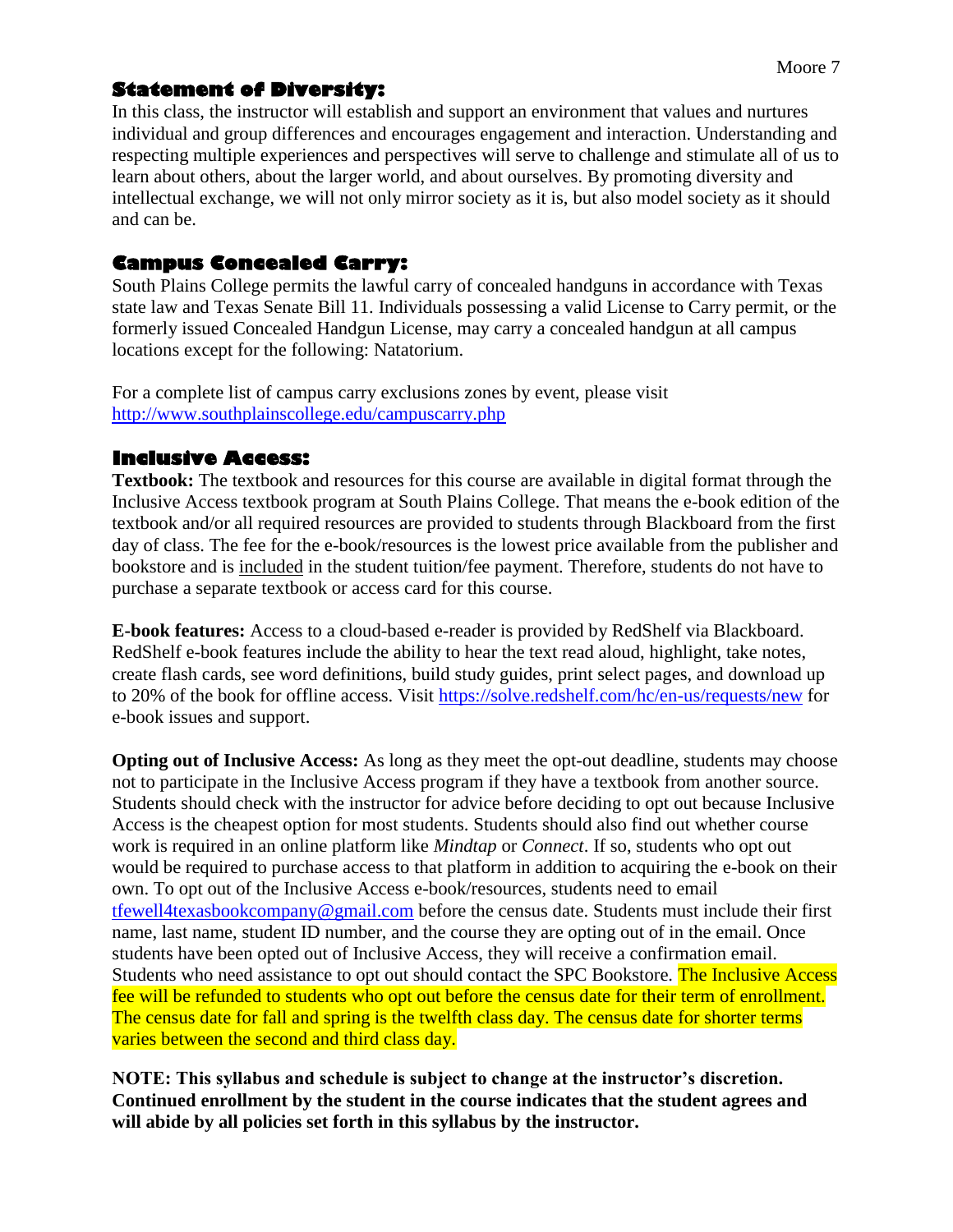\*\*This schedule is a normal, face-to-face class. Because of COVID-19 restrictions, this schedule is subject to change depending on the number of students enrolled in the class. You will be given a revised schedule on the first day of class. See Blackboard messages for all changing information.

# **Class Schedule**

# **Unit 1: Thinking, Reading, & Writing in College & Online**

Week 1 // Introduction to Instructor & Coursework

## **W 1/20:**

- 1.1 Welcome & Introductions
- 1.2 Syllabus // Expectations // Grading
- 1.3 Explanation of Assignments // Getting Started in MindTap
- 1.4 Week 1 Reading & MindTap Assignments

Week 2 // Critical Thinking & the Writing Process

# **M 1/25:**

2.1 Week 2 Reading & MindTap Assignments 2.2 Writing a Process Analysis: Essay #1 Assignment

# **W 1/27:**

2.3 Writing a Process Analysis

Week 3 // Practicing the Process with A Process Analysis

# **M 2/1:**

3.1 Prewriting Process Analysis 3.2 Week 3 Reading & MindTap Assignments

# **W 2/3:**

3.2 Discussion: Plagiarism

#### **EOW**:

3.3 FINAL Copy of Essay #1 DUE \_\_\_\_\_\_\_\_\_\_\_\_\_\_\_\_\_\_\_\_\_\_\_\_\_\_\_\_\_\_\_\_\_\_\_\_\_\_\_\_\_\_\_\_\_\_\_\_\_\_\_\_\_\_\_\_\_\_\_\_\_\_\_\_\_\_\_\_\_\_\_\_\_\_\_\_\_\_

# **Unit 2: Comparison/Contrast & Causal Analysis**

Week 4

**M 2/8:** 4.1 Writing a Comparison/Contrast or Causal Analysis: Essay #2 Assignment

**W 2/10:** 4.2 Week 4 Reading & MindTap Assignments: C/C FOCUS

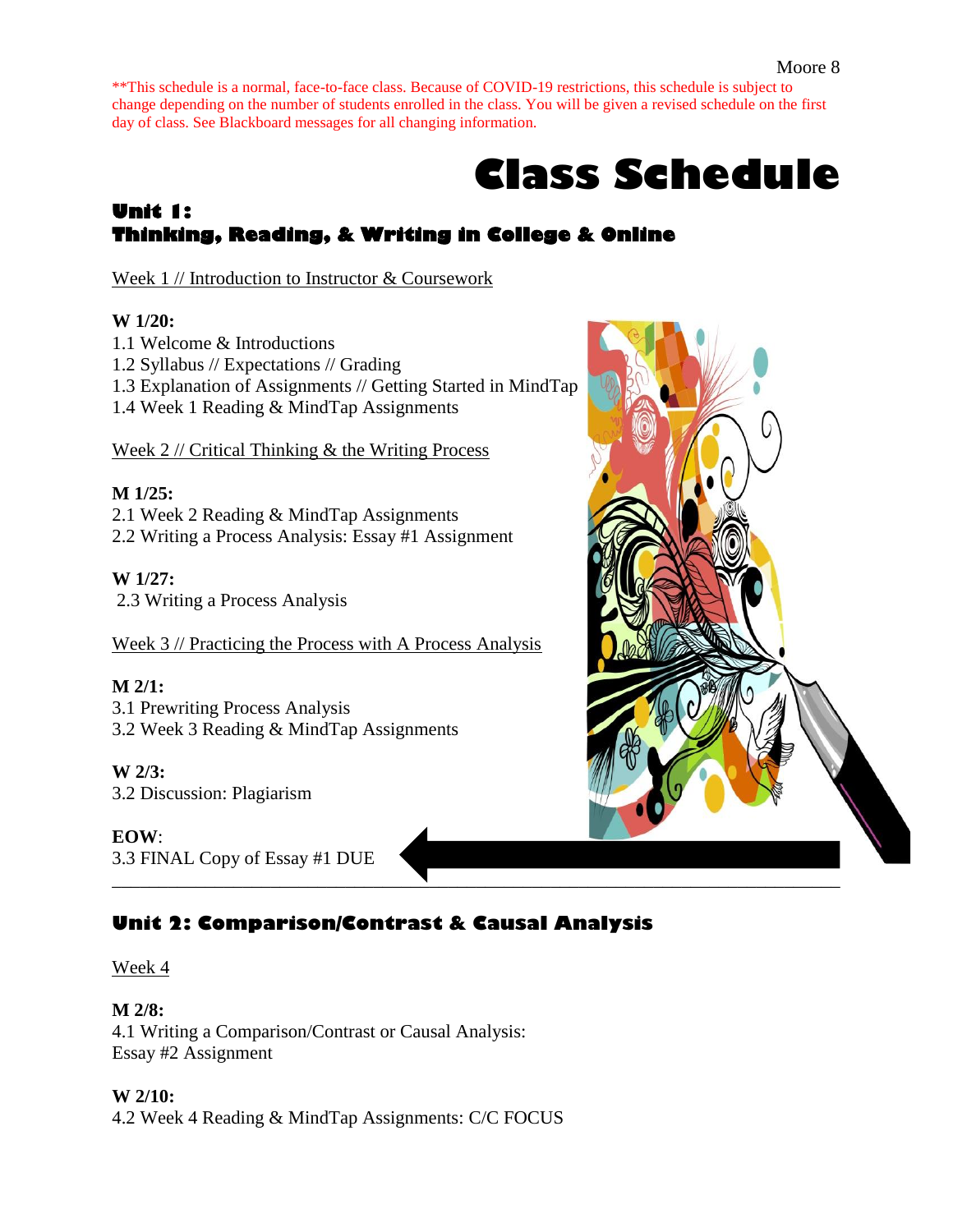#### Week 5

#### **M 2/15:**

5.1 Week 5 Reading & MindTap Assignments: C/A FOCUS

# **W 2/17:**

5.2 Discussion: Choosing the best topic for Essay #2

## Week 6

# **M 2/22:**

6.1 Week 6 Reading & MindTap Assignments: Drafting your Essay #2 6.2 Rough Draft EXAM

6.3 Turn in Essay #2 Rough Draft to MindTap NetTutor

# **W 2/24:**

6.4 Group Peer Reviews

# Week 7

#### **M 3/1:** 7.1 Group Peer Reviews 7.2 Week 7 Reading & MindTap Assignments: Revising your Essay #2

#### **W 3/3:** 7.3 Local Revision

**EOW:** 7.4 FINAL COPY of Essay #2 DUE

# **Unit 3: Definition**

# Week 8

**M 3/8:** 8.1 Writing a Definition: Essay #3 Assignment

#### **W 3/10:**

8.2 Week 8 MindTap Assignments: Definition FOCUS

# **Spring Break**

#### Week 9

# **M 3/22:**

9.1 Week 9 MindTap Assignments: Research & Citing FOCUS/Drafting your Essay #3

 $\blacksquare$ 



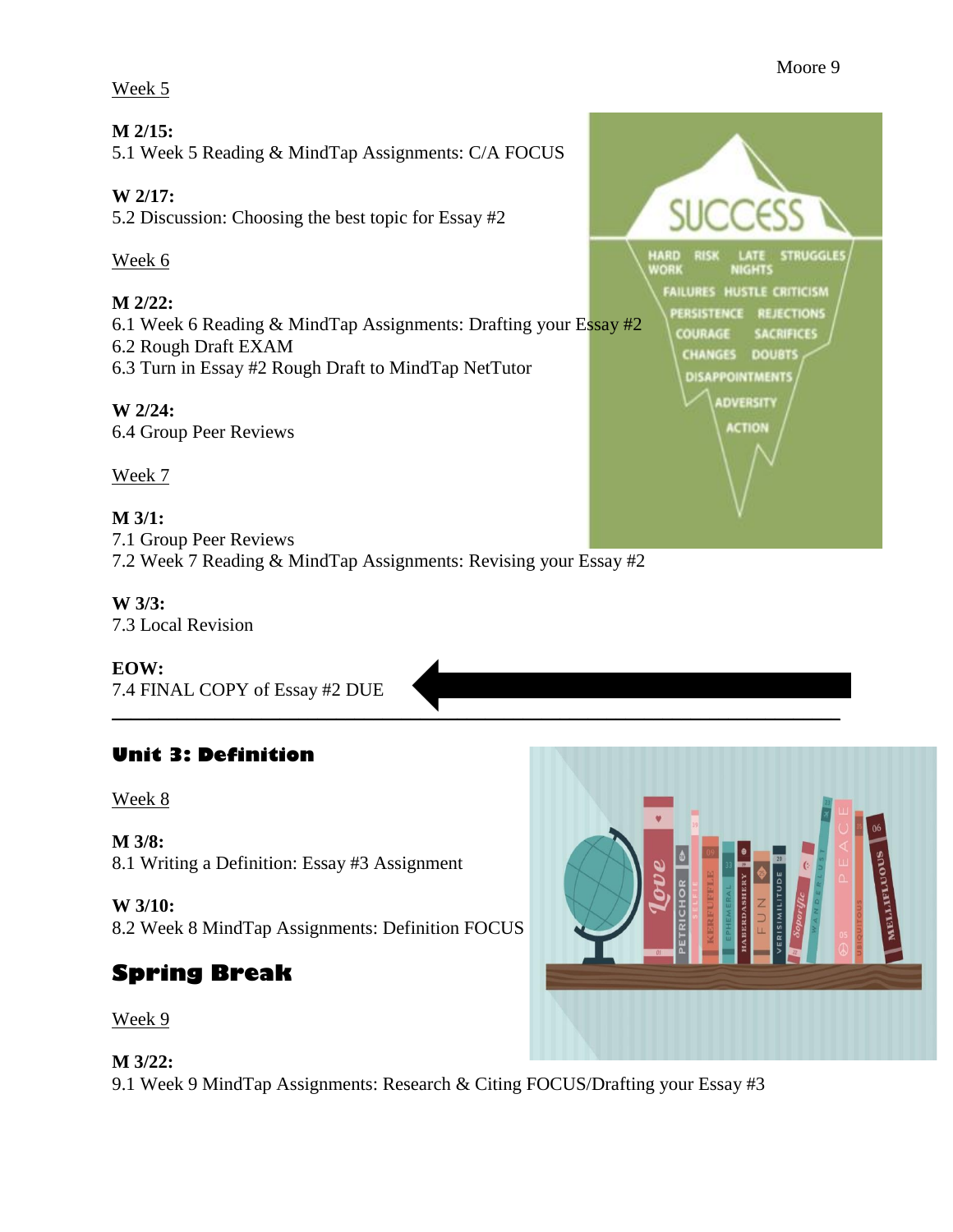**W 3/24:** 9.2 Rough Draft EXAM 9.3 Turn in Essay #3 Rough Draft to MindTap NetTutor

# Week 10

# **M 3/29:**

10.1 Group Peer Reviews 10.2 Week 10 MindTap Assignments: Revising your Essay #3/Documenting your sources

 $\blacksquare$ 

# **W 3/31:**

10.3 Group Peer Reviews

## **EOW:**

10.4 FINAL COPY of Essay #3 DUE

# **Unit 4: Argument**

Week 11

# **M 4/5:**

11.1 Writing an Argument: Essay #4 Assignment

# **W 4/7:**

11.2 Week 11 Reading & MindTap Assignments: Argument FOCUS

# Week 12

# **M 4/12:**

12.1 Week 12 MindTap Assignments: Developing, Researching & Drafting your Essay #4

12.2 Rough Draft EXAM

12.3 Turn in Essay #4 Rough Draft to MindTap NetTutor

# **W 4/14:**

12.4 Group Peer Reviews

# Week 13

**M 4/19:** 13.1 Group Peer Reviews

# **W 4/21**

13.2 Week 13 MindTap Assignments: Revising your Essay #4

# **EOW:**

13.3 FINAL Copy of Essay #4 DUE



\_\_\_\_\_\_\_\_\_\_\_\_\_\_\_\_\_\_\_\_\_\_\_\_\_\_\_\_\_\_\_\_\_\_\_\_\_\_\_\_\_\_\_\_\_\_\_\_\_\_\_\_\_\_\_\_\_\_\_\_\_\_\_\_\_\_\_\_\_\_\_\_\_\_\_\_\_\_